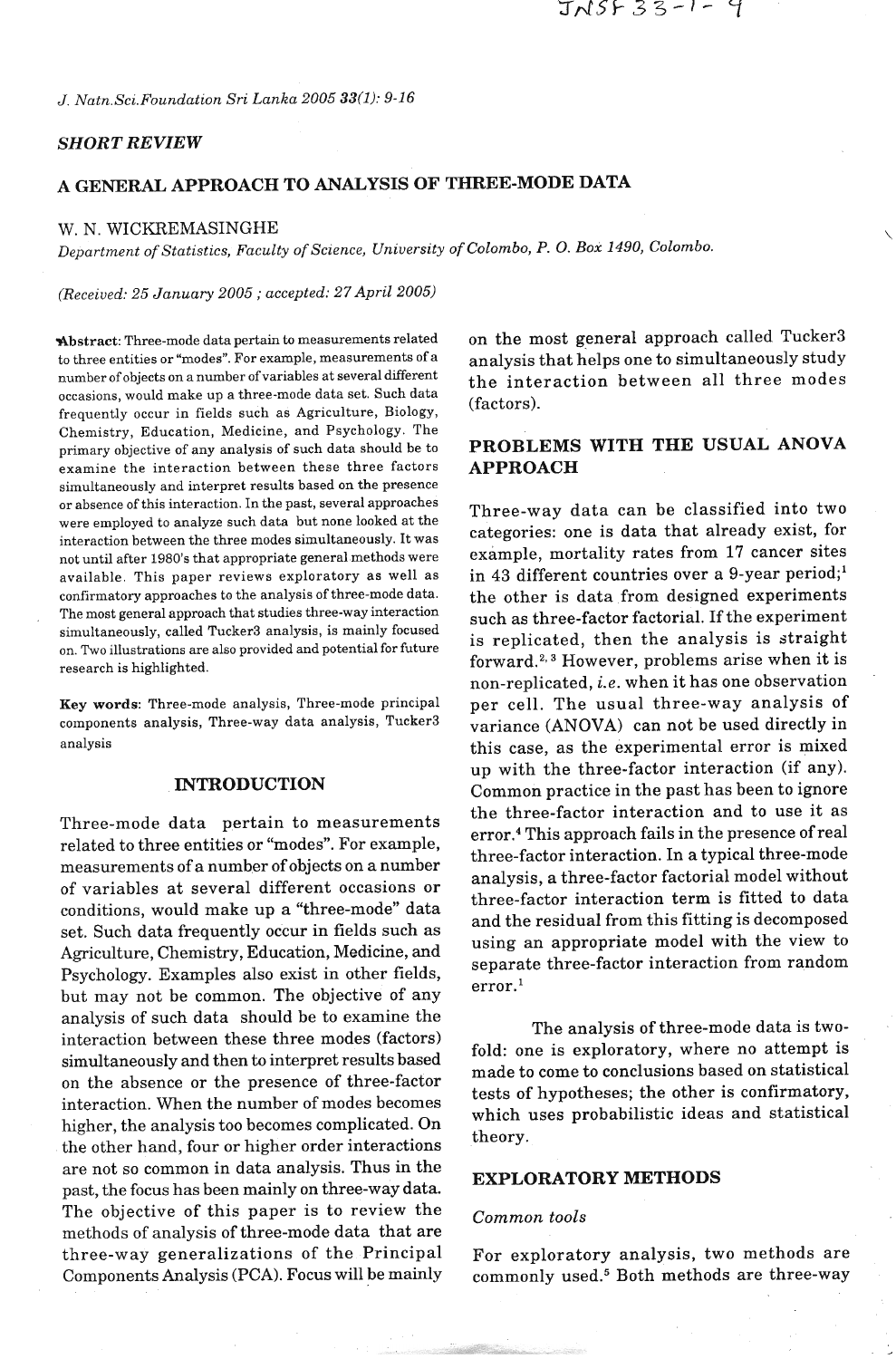generalizations of the principal components analysis (PCA). One is CANDECOMP/ PARAFAC (CP) analysis where CANDECOMP<sup>6</sup> stands for CANonical DECOMposition, a<br>standard multivariate technique<sup>7</sup> and standard multivariate technique<sup>7</sup> PARAFAC<sup>8, 9, 10</sup> stands for PARAllel FACtor analysis. CANDECOMP and PARAFAC are supposed to employ the same model and same fitting approach, $5$  and thus considered as one method, CP. The second is the most general method. It was proposed by Tucker<sup>11, 12</sup> and commonly known as Tucker's three-mode analysis, or simply, Tucker3 analysis. The focus of this review is mainly on Tucker3 analysis.

Let  $\{y_{ijk}; i=1, 2, ..., \ell; j=1, 2, ..., m; k=1, 2, ..., n\}$ denote a three-way data array, where i, *j,* and  $k$  represent the three modes respectively. The array  $\{y_{ijk}\}$  can be thought of as original observations or residuals from fitting a threefactor-interaction-free model to three-way data. In the CP approach,  $y_{ijk}$  is modeled as

$$
y_{ijk} = \sum_{r=1}^{u} g_{ir} h_{jr} e_{kr} + \varepsilon_{ijk}
$$
 (1)

"components matrices"  $G, H$ , and E of order needs to use only (3), (4), or (5) when analyzing "components matrices"  $G, H$ , and E of order three way data as the final result is inversion to  $\ell \times u, m \times u$ , and  $n \times u$ , respectively;  $\varepsilon_{ijk}$  denotes a the version of the model expression.<sup>4</sup> the version of the model expression.<sup>4</sup> minimizing  $\sum \varepsilon_{ijk}^2$  over G, H and E by means of alternating least squares algorithm.<sup>6, 8</sup> One can easily see that when  $l=1$ , or  $m = 1$ , or  $n = 1$  *i.e.* for ordinary two-way data, model (1) reduces to the usual PCA model. Kiers<sup>5</sup> give details of the CP model and its relationship to PCA; Harshman and Lundy<sup>9</sup>, and Harshman<sup>13</sup> discuss uniqueness properties of CP solution.

Tucker's model **l1, l2** for three-way data is given by

$$
y_{ijk} = \sum_{p=1}^{s} \sum_{q=1}^{t} \sum_{r=1}^{u} g_{ip} h_{jq} e_{kr} c_{pqr} + \varepsilon_{ijk}
$$
 (2)

which is an extended version of the CP model. In CP model (1) same number of components,  $u$ , is used in each mode, where as in model **(2)** different numbers *s*,*t*, and *u* can be used in different modes. Moreover, in CP each component in mode *G* is related to precisely one component in mode Hand one in mode *E* , where as in Tucker's each component is related to every component of both

other modes.5 Further, the relations between the *s* components of mode G , the *t* components of mode  $H$ , and the  $u$  components of mode  $E$  are captured by the  $s \times t \times u$  "core" array denoted by C . In matrix notation, **(2)** can be expressed as

$$
Y_g = GC_g(E' \otimes H') + E_g \tag{3}
$$

where  $Y_g$  is an  $\ell \times mn$  matrix version of the  $\ell \times m \times n$  data array; G, H, and E (with elements  $g_{ip}$ ,  $h_{jq}$ , and  $e_{kr}$  respectively) are the component matrices of order  $\ell \times s$ ,  $m \times t$ , and  $n \times u$ , ;  $C_g$  is the  $s \times tu$  matrix version of the  $s \times t \times u$  core array;  $E_g$  is an  $\ell \times mn$  matrix of random errors, and  $\otimes$ stands for the matrix direct product. Two more equivalent expressions of **(3)** exist and they are

$$
Y_h = HC_h(G' \otimes E') + \mathcal{E}_h \tag{4}
$$

and

$$
(1) \t Y_e = EC_e(H' \otimes G') + E_e \t (5)
$$

where  $g_{ir}$ ,  $h_{jr}$ , and  $e_{kr}$  denote elements of with corresponding definitions. However, one

### *Tucker's solution and non-uniqueness*

In contrast to the fact that CP solution is uniquely determined, a solution obtained by Tucker3 analysis is not unique.<sup>5</sup> Any arbitrary nonsingular transformations of all component matrices simultaneously, do not affect the model representation and thus gives another solution. For example, consider model **(3)** above.

Let  $(G, H, E, C_g)$  be a solution such that  $\hat{Y}_g = \hat{G}\hat{C}_g(\hat{E}' \otimes \hat{H}')$  gives a good approximation to  $Y_g$ . Consider non-singular matrices<br>  $G = T_g$  and  $H = T_g$   $(\widetilde{G}, \widetilde{H}, \widetilde{F}, \widetilde{G})$  is also  $S_{_{SSS}}, T_{_{\!f\!N\!f}},$  and  $\,U_{_{\!u\!N\!u}}.$  Then,  $\,(\widetilde{G},\widetilde{H},\widetilde{E},\widetilde{C}_{_{\cal R}})$  is also a solution, where  $\widetilde{G} = \widehat{G}S$ ;  $\widetilde{H} = \widehat{H}T$ ;  $\widetilde{E} = \widehat{E}U$ , and  $\widetilde{C}_g = S^{-1} \hat{C}_g ((U')^{-1} \otimes (T')^{-1})$ .<sup>5</sup> This is true,  $as(\hat{G}S)S^{-1}\hat{C}_{g}((U')^{-1}\otimes (T')^{-1})((\hat{E}U)' \otimes (\hat{H}T)')$  $= \hat{G} \hat{C}_e ((U')^{-1} \otimes (T')^{-1}) (U'\hat{E}' \otimes T'\hat{H}')$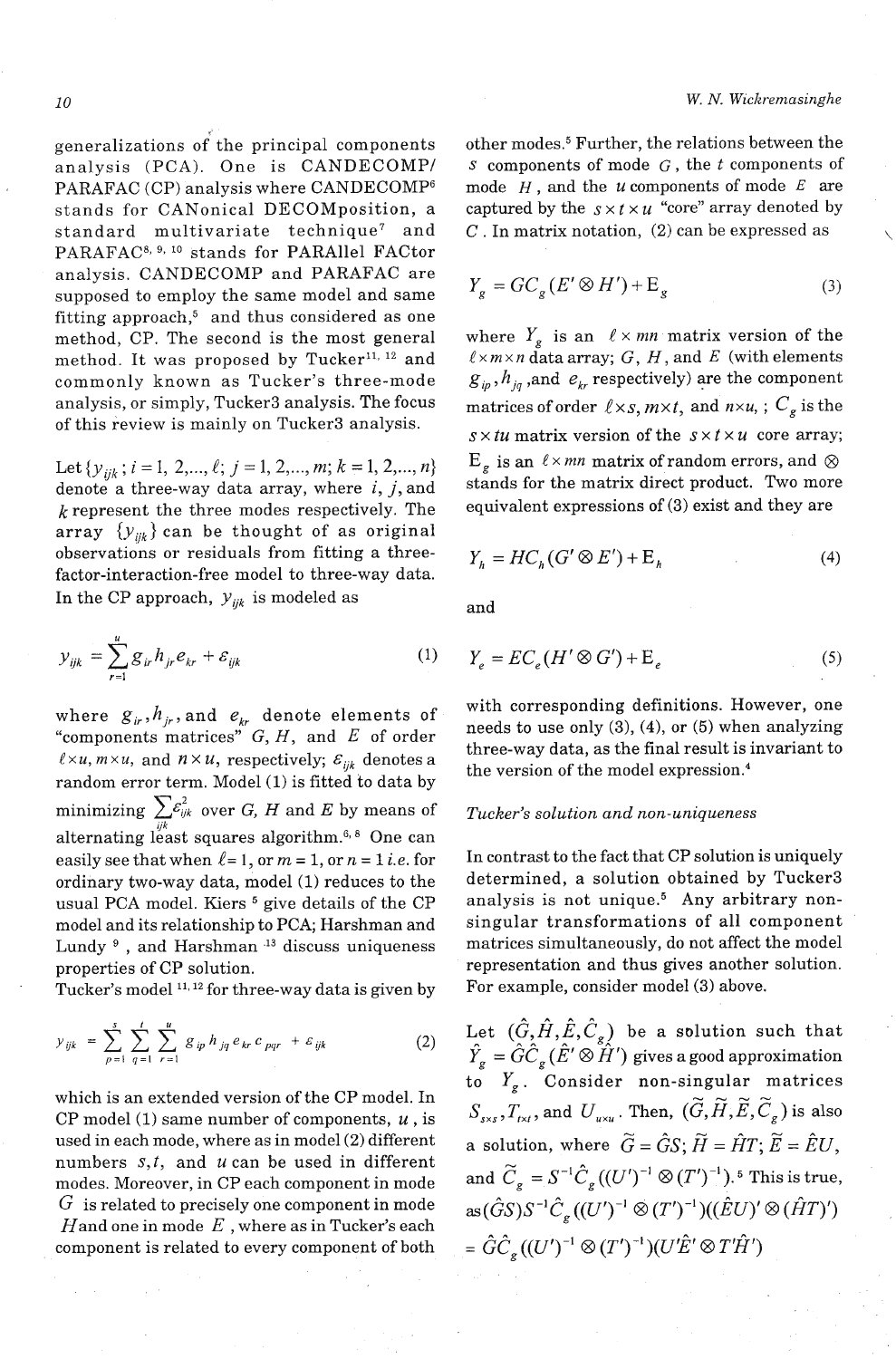*Analysis of three-mode data 11* 

$$
= \hat{G}\hat{C}_g((U')^{-1}U'\hat{E}' \otimes (T')^{-1}T'\hat{H}')
$$
  

$$
= \hat{G}\hat{C}_g(\hat{E}' \otimes \hat{H}') = \hat{Y}_g.
$$

#### *Number of components*

One key step in Tucker3 analysis is the determination of the number of components in each mode that give an adequate fit. Timmerman and Kiers<sup>14</sup> provided a method called DIFFIT. However, since DIFFIT is a systematic approach based on a large number of models with all sensible combinations of number of components, it is found to be time-consuming. An approximate but fast method that compared well with DIFFIT was later proposed by Kiers and der Kinderen<sup>15</sup> for choosing the number of components. Experience has shown us that  $s = t = u = 1$  gives adequate fits for most moderate sized data sets where as in many other cases it is usually  $s \leq 2, t \leq 2,$  and  $u \leq 2$ .

# *General analysis*

Once the number of components have been chosen, one can use the software called "3WAY PACK" specifically developed for this purpose by Kroonenberg<sup>16</sup> for fitting Tucker3 model. The steps of analysis are detailed below:

Consider models (2) and (3) above. In (2), the coefficients  $c_{\text{par}}$  function as weights for the combination of component of  $G, H$ , and  $E$ . If a particular  $c_{pqr}$ , say  $c_{221}$ , is zero, then the 2<sup>nd</sup>, 2<sup>nd</sup>, and 1<sup>st</sup> combination of components of *G*, *H* and *E* respectively, does not contribute towards the estimation of the data based on the model. For example, assume  $s = 2$ ,  $t = 2$  and  $u = 1$ . Then, if  $c_{221} = 0$ ,  $(g_2 \otimes h_2 \otimes e_1) c_{221}$  does not contribute to the estimation of *y* , where

$$
G = (g_1 \ g_2) = \begin{bmatrix} g_{11} & g_{12} \\ g_{21} & g_{22} \\ \dots & \dots & \dots \\ g_{\alpha} \ g_{\alpha} \end{bmatrix}; H = (h_1 \ h_2) = \begin{bmatrix} h_{11} & h_{12} \\ h_{21} & h_{22} \\ \dots & \dots & \dots \\ h_{m1} & h_{m2} \end{bmatrix}; \text{ and } E = e_1 = \begin{bmatrix} e_{11} \\ e_{21} \\ \dots \\ e_{m1} \end{bmatrix}.
$$

In general, non-singular transformations of the component matrices and corresponding For the principal axes solution mentioned in the transformation of the core, commonly known as previous section with  $s = 2$ ,  $\ddot{F}$  is columnwise orthogonal rotations, are carried out to obtain a orthogonal and when the two columns of  $F$  are simple structure of the core, $C$ , to enhance divided by the square roots of the corresponding interpretability.<sup>17</sup> However, rotation of the core eigenvalues of  $\hat{Y}_g \hat{Y}_g'$  it becomes orthonormal. So, interpretability.<sup>17</sup> However, rotation of the core eigenvalues of  $\hat{Y}_g \hat{Y}_g'$  it becomes orthonormal. So, to get a simple interpretable structure, may  $\hat{G}$  is rescaled by multiplying the two columns by

sometimes destroy the simplicity of the component matrices.18 Hence, a method called joint orthomax rotation<sup>18</sup> that sees a compromise between the simplicity of both the core and the component matrices, has been proposed.

In Tucker3 analysis, usually the unrotated solution of model (3) is such that the component matrix *G* consists of unit normalized eigenvectors of  $\hat{Y}_a \hat{Y}_a$ ; *H* consists of unit normalized eigenvectors of  $\hat{Y}_h \hat{Y}_h$ ; and E consists of unit normalized eigenvectors of  $Y_eY_e$ . This unrotated solution is sometimes called the principal axes solution.<sup>19,5</sup> Interpretation of the results is mainly based on the core array and the component matrices. This can be informal, or formal, depending on the type of analysis used. These will be illustrated later in this paper.

## *Graphical displays*

Kiers<sup>5</sup> discusses graphical display of three-mode data (i) based on individual modes, and (ii) based on combinations of two modes , commonly known as joint biplots **20** or joint plots. In case (i), entities of each mode is considered as points in a highdimensional space with low-dimensional approximations given by Tucker3 or CP solutions. In Tucker3 for example,  $\ell$  rows of  $Y_{g}$  give coordinates for  $\ell$  points in an  $s$ -dimensional subspace of  $\mathfrak{R}^{mn}$ . This approximated configuration is displayed by finding a basis of the

- s dimensional subspace<sup>5</sup> as follows:
- 1. Re-write model (3) as  $\hat{Y}_g = \hat{G}\hat{F}'$ , say, where  $\hat{F} = (\hat{E} \otimes \hat{H})\hat{C}'_g$ .
- 2. Use the method of approximate biplot  $2^{1,22}$  as for a two-way matrix.

An ordinary matrix of rank **2** can be exactly represented by a biplot. When the rank is higher than 2, if the matrix can be satisfactorily approximated by a rank 2 matrix, then the biplot of the latter gives an adequate representation of the former. A systematic way to find a rank 2 approximation is through singular value decomposition (SVD).21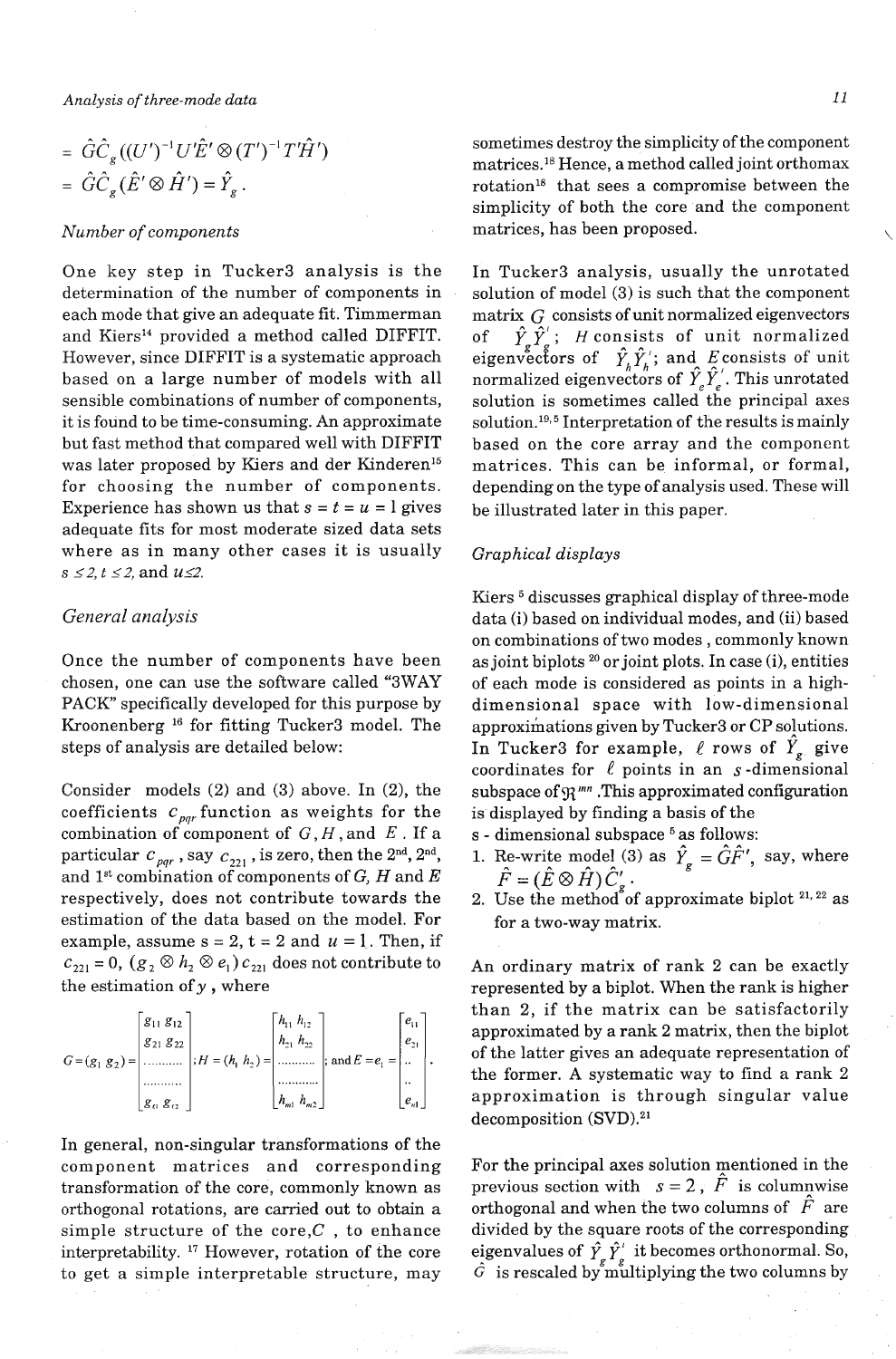the square roots of the associated eigenvalues. This rescaled  $\hat{G}$  is said to contain "principal coordinates".<sup>5</sup> One can plot these principal coordinates in each mode separately, to get an adequate representation of the data matrix.

The above procedure is for Tucker3 model. The same procedure works for  $\mu$ -dimensional CP model by simply replacing  $C'_g$  by  $I'_g$ , where  $I_g$ is the matrix version of  $I$  which is a  $u \times u \times u$  array which has unit elements in positions  $(i, i, i), i = 1, 2, \ldots u$ , and zeros elsewhere. Kiers<sup>5</sup> discusses ways to display data in CP by means of biplot approach while keeping the "unique axes" feature.

In case (ii), combinations of any two modes are plotted, called joint plots, at each component of the third mode. For example, to plot all combinations of  $G$  and  $E$  mode entities, it suffices to use co-ordinates of  $H$ . Joint plots are discussed by Kiers,<sup>5</sup> Murakami and Kroonenberg,<sup>20</sup> and See and Smith.23 These will be further discussed in the illustration.

A list of references on several other aspects of the three-mode analysis based on exploratory approach, could be found in Kroonenberg's. $24$  For example, computational,  $25, 26$  clustering in the absence or presence of missing values <sup>27, 28</sup>, and mathematical, $12, 29$  are some of these aspects.However, majority of Kroonenberg's 24 bibliography deals with direct applications.

# **CONFIRMATORY METHODS**

Attempts to test statistical hypotheses in threeway data with one observation per cell are relatively few. Most of these are in the context of designed experiments; three-factor factorial, in particular. The most common model used is Tucker3 for the reasons discussed earlier.

# *General model*

Consider the general model for nonadditive three-way data,4

$$
x_{ijk} = \mu + \alpha_i + \beta_j + \gamma_k + \tau_{ij} + \rho_{ik} + \phi_{jk} + \pi_{ijk} + \varepsilon_{ijk}.
$$
 (7)

for  $i=1,2,..., \ell; j=1,2,..., m;$  and  $k=1,2,..., n$ , where it is assumed that all parameters except the random error term are fixed and subject to usual sum-to-

zero restrictions. Subscripts  $i, j$ , and  $k$  represent the three modes, as earlier; and  $\mathcal{E}_{ijk}$ 's are assumed to be i.i.d.  $N(0, \sigma^2)$ . Since model (7) is saturated, conventionally it has been assumed that  $\pi_{ijk} = 0$ . Let the residuals from the model with  $\pi_{ijk} = 0$  be denoted by  $y_{ijk}$ . When  $x_{ijk}$ 's and  $y_{ijk}$ 's are presented as  $\ell$ *mn*-vectors x and *y* respectively, we get

$$
y = E_0 x \tag{8}
$$

where  $E_0 = (I \ell - \frac{1}{\ell} J \ell) \otimes (I_m - \frac{1}{m} J_m) \otimes (I_n - \frac{1}{n} J_n)$ under the assumptions of model (7). It can be easily seen that  $E_{_0}$  is symmetric and idempotent.

## *Simulation of residuals*

Now consider Tucker3 model, *i.e.* model (2) above. Once the number of components, and are determined, one can re-write model (2) as

$$
y = \hat{y} + \varepsilon \tag{9}
$$

for the residuals using *lmn* -vectors for corresponding parts. This gives  $V(y) = V(\varepsilon)$ ,

but from<sub>,</sub> (8), we get  $V(y) = E_0 V(x) E_0 = E_0 (\sigma^2 I) E_0 = \sigma^2 E_0 E_0 = \sigma^2 E_0$ , since  $E_{\rm 0}$  is symmetric and idempotent. Therefore, the  $\ell mn$  -vector of errors,  $\varepsilon$ , in (9) is i.i.d.  $N(0, \sigma^2 E_0)$ . By taking  $\sigma^2 = 1$  without loss of generality, this result can be used to simulate the residual array *Y* for three-mode data with known levels  $\ell$ , *m*, and *n*<sup>30</sup>

# *Testing for three-way interaction*

Marasinghe and Boik **31** discuss a special case of model (2) with  $s = t = u = 1$  and review a onedegree-of-freedom score test and a likelihood ratio test for the three-way interaction  $\pi_{ijk}$  and propose a three-degree-of-freedom score test for  $\pi_{ijk}$  as follows; Under the assumption of  $s = t = u = 1$ , model (2) reduces to

$$
y_{ijk} = cg_i h_j e_k + \varepsilon_{ijk}, \qquad (10)
$$

where  $\pi_{ijk}$  is modeled as  $cg_i h_j e_k$  with corresponding vectors  $g,h$ , and  $e$  summing to zero and having unit norm. Maximum likelihood estimates of parameters of model (10) are derived <sup>31</sup> using alternating least squares approach.<sup>32</sup> Marasinghe and Boik 31 proposed a likelihood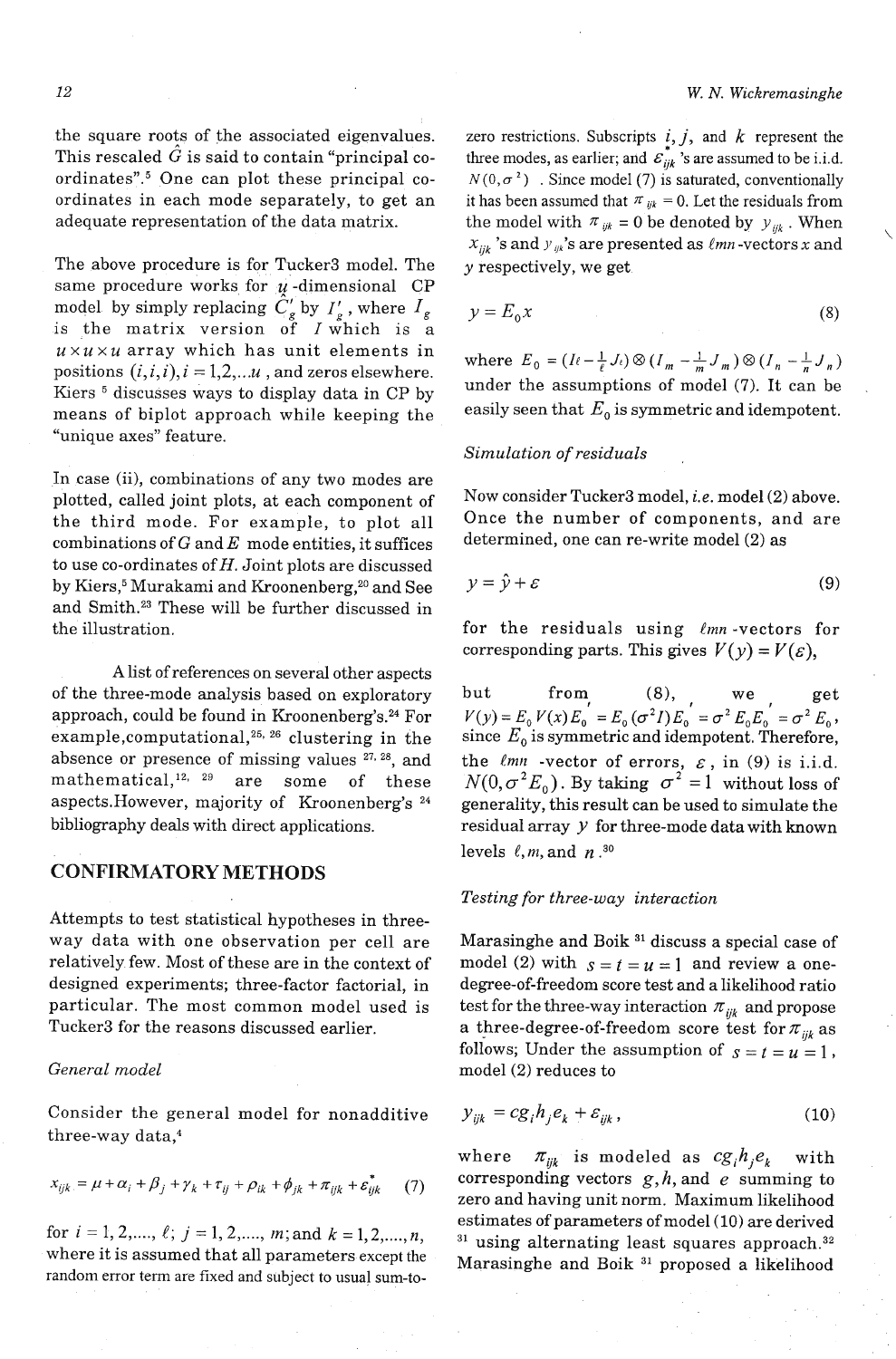# *Analysis of three-mode data 13*

ratio test to test for  $\pi_{ijk}$  by testing  $H_0$ :  $c = 0$ . The test is to reject  $\boldsymbol{H}_0$  for large values of  $\hat{c}^2$  /  $y'y$ . Boik <sup>33</sup> provided critical values for this test. Boik and Marasinghe<sup>34</sup> also proposed an approximation to the above test for which  $\hat{c}^2$  is easier to compute than in the usual case with alternating least squares algorithm. Marasinghe and Boik<sup>31</sup> also proposed an estimate of  $\sigma^2$  in the presence of three-way interaction. However, no mention has been made on how to use it for tests of hypotheses.

## *Finding sub-areas free of three-way interaction*

Suppose the test proposed by Marasinghe and Boik <sup>31</sup> leads to rejection of  $H_0$ :  $c = 0$ . Then, a question one would raise is whether one can find a sub-area free of three-way interaction in the ILLUSTRATION assumed form. Wickremasinghe and Johnson4 proposed a likelihood ratio test for testing *I. Exploratory*  $H_0: Sg = 0$ ,  $Th = 0$ , and  $Ue = 0$ , where  $S_{q_0 \times \ell}, T_{r_0 \times m}$ , and  $U_{s_0 \times n}$  are contrast matrices of Kroonenberg *et al.*<sup>1</sup> discuss an interesting **p** a n k s  $q_0 \leq \ell - 1$ ,  $r_0 \leq m - 1$ , a n d application of three-mode analysis in the field of  $s_0$ ( $\lt n-1$ ), respectively. If not rejected, the test Medicine: Usually in large comparative studies would help identify a sub-area free of three-way

interaction. The test is to reject  $H_0$  for small values of  $\Delta = \frac{y'y-\hat{c}^2}{l}$ , where  $\hat{c}^2$  is the maximum *Ylv-c*  likelihood estimate of  $c^2$  as given by Marasinghe and Boik <sup>31</sup> and  $\hat{c}^{***2}$  is the square of the largest<br>three-mode singular value of three-mode singular value of  $Y^* = (I - S^{-}S)Y((I - T^{-}T) \otimes (I - U^{-}U))$ , where  $Y_{\ell \times mn}$ is the matrix version of the  $\ell mn$ -vector  $y$ ; <sup>19</sup> *S* - , T - , and *U* - denote the Moore-Penrose ginverses of the corresponding matrices, respectively. Wickremasinghe<sup>35</sup> provides critical points based on an approximation for the above test for limited cases. Joint plot<sup>5, 20, 23</sup> may be considered as an "exploratory" alternative of the likelihood ratio test approach above.4 However, this needs to be examined.

Table 1: Time component of the three-mode analysis

| Year        | 1968/69 |       | 1970/71 1972/73 1974/75 1976/77 1978/79 |        |      |      | 1980/81 |      | 1982/83 1984/85 |
|-------------|---------|-------|-----------------------------------------|--------|------|------|---------|------|-----------------|
| Component 1 | $-.52$  | $-42$ | $-27$                                   | $-.11$ | 0.02 | 0.17 | 0.26    | 0.37 | 0.49            |

| Country       | Stomach | Lung   |  |
|---------------|---------|--------|--|
| Guatemala     | 7.7     | $-2.8$ |  |
| USA Whites    | 4.3     | 7.9    |  |
| Canada        | 3.1     | 7.4    |  |
| USA Non-white | 2.1     | 7.0    |  |
| Scotland      | 1.8     | 8.0    |  |
| Denmark       | 0.5     | 7.2    |  |
| Greece        | 2.7     | $-4.0$ |  |
| Cuba          | 3.1     | $-4.0$ |  |
| Spain         | $-1.9$  | $-4.2$ |  |
| Bulgaria      | $-1.4$  | $-5.1$ |  |
| Hungary       | $-4.1$  | $-1.0$ |  |
| Costa Rica    | $-4.4$  | $-1.6$ |  |
| Austria       | $-4.5$  | $-0.5$ |  |
| Japan         | $-8.2$  | $-0.4$ |  |
| Chile         | $-13.0$ | $-1.2$ |  |
|               |         |        |  |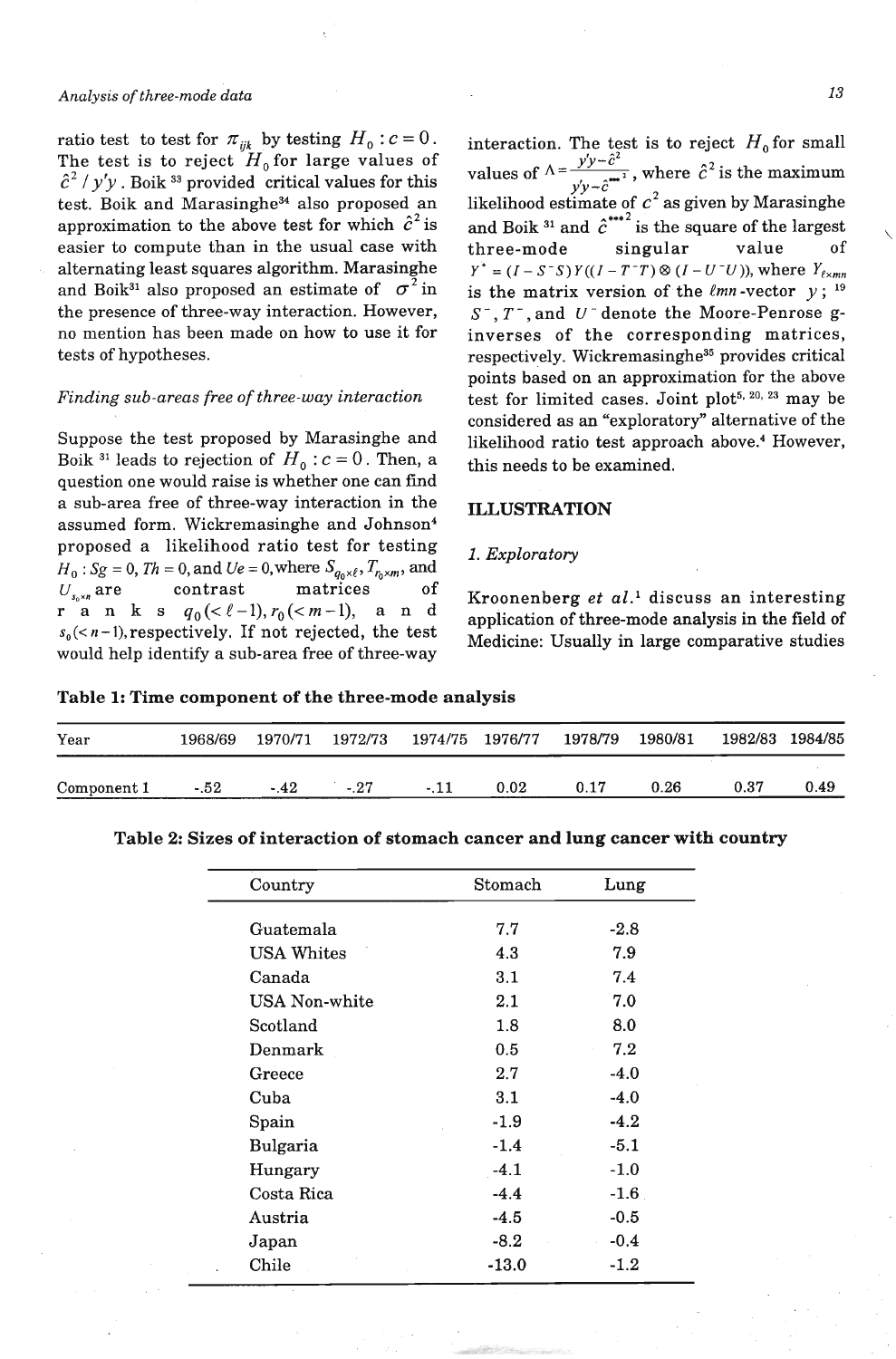of cancer mortality rates, comparative conclusions are drawn by visual inspection, and results are presented by cancer site or by country. This makes comparisons between cancer sites, or between countries, difficult. They showed how countries, cancer sites, and trends can be analyzed simultaneously, using exploratory three-way techniques. A three-mode data set consisting of 17 tumour sites at each of 43 countries for a period of 9 years was analyzed. Kroonenberg et  $al$ .<sup>1</sup> approximated the three-mode data set with a  $2x2x1$  Tucker3 model which explained 51% of the total variation in data. Even though this application is presented here for illustrative purposes, it's doubtful whether the explanation  $(i.e. 51%)$  given by the "core" is adequate. In cases like this, we see the importance of methodology to test the significance of the magnitude of the three-way interaction. An attempt has been made by Kroonenberg *et* al. ' to present results initially in an ANOVA, as for a non-replicated three-factor experiment. However, the F-ratios given are not exact, but pseudo values, for reasons given at the beginning of this paper. More work based on statistical approach is needed for conclusions in this context. Only summary results from the three-way approach are given here. Table 1 shows the coefficients of the single time component given by the Tucker3 analysis.

Note that there is an increasing time trend in Table 1. The coefficients of the time components contain information on the changes over years in the relationships between cancer sites and countries. In particular, an increasing linear trend indicates that the specific relationships are linearly increasing or decreasing over time; a positive value in the joint plot for sites and countries correspond to an increase, and a negative value, a decrease, over time.' In making a joint plot, Kroonenberg *et al.* <sup>1</sup> included only countries and sites with at least one inner product larger than 4.0. Table 2 shows sizes of interaction of stomach cancer and lung cancer with selected countries.

When entries of Table 2 are multiplied by corresponding elements of Table 1, one gets an approximation of the three-way interaction.<sup>1,23</sup> By observing the interactions in Table 2 (or the corresponding joint plot which is not given here) one can say that mortality due to stomach cancer in Chile and Japan were more rapidly decreasing

than in other countries. A similar but weaker trend was observed for Austria, Hungary, and Costa Rica. This was in addition to the general decreasing trend for stomach cancer. Further, Guatemala's mortality rate due to stomach cancer was increasing. The three-way interaction also showed that mortality due to lung cancer was increasing in Scotland, USA, Canada, and Denmark.<sup>1</sup>

### 2. Confirmatory

Wickremasinghe and Johnson<sup>4</sup> analyzed data on hardness of gold fillings by 3 dentists, using each of 3 methods, for each of 4 types. They used Tucker3 model with  $s = t = u = 1$ . This model with single multiplicative term explained 92% of the residual variation. Marasinghe and Boik's **<sup>31</sup>** method further confirmed that three-factor interaction in the assumed form is significant. The estimates of the parameters of the Tucker3 model using alternating least squares algorithm were,

$$
\hat{c} = -5.5269; \hat{g}' = (-.0706 \quad .8363 \quad -.4172 \quad -.3485);
$$
  

$$
\hat{h}' = (-.2758 \quad .8035 \quad -.5276);
$$

It was found that the hypothesis of the form *H,* : *Sg* = 0, *Th* = 0, and *Ue* = 0, for

$$
S = \begin{bmatrix} 1 & 0 & -1 & 0 \\ 1 & 0 & 0 & -1 \end{bmatrix}; T = \begin{bmatrix} 1 & 0 & -1 \end{bmatrix}
$$
  
and  $U = \begin{bmatrix} 0 & 1 & -1 \end{bmatrix}$  was not rejected at 5%

level. This means that the sub-area containing all combinations of (Type1, Type3, Type4)  $\times$  $(Method1, Method3) \times (Dentist2, Dentist3)$  is free of three-way interaction. Thus, there is only one observation, i.e. the value corresponding to the combination (Type2, Method2, Dentistl) , that causes three-way interaction in the data. After removing this observation, one could go ahead and analyze the usual way. Details could be found in Wickremasinghe and Johnson.<sup>4</sup>

# **FUTURE WORK**

This review mainly focuses on Tucker's threemode PCA, as this is the most general approach to analysis of three-mode data with one observation per cell. A majority of the work listed in Kroonenberg's<sup>24</sup> bibliography, is concerned with direct applications of Tucker3 analysis in an exploratory context. Very little has been done on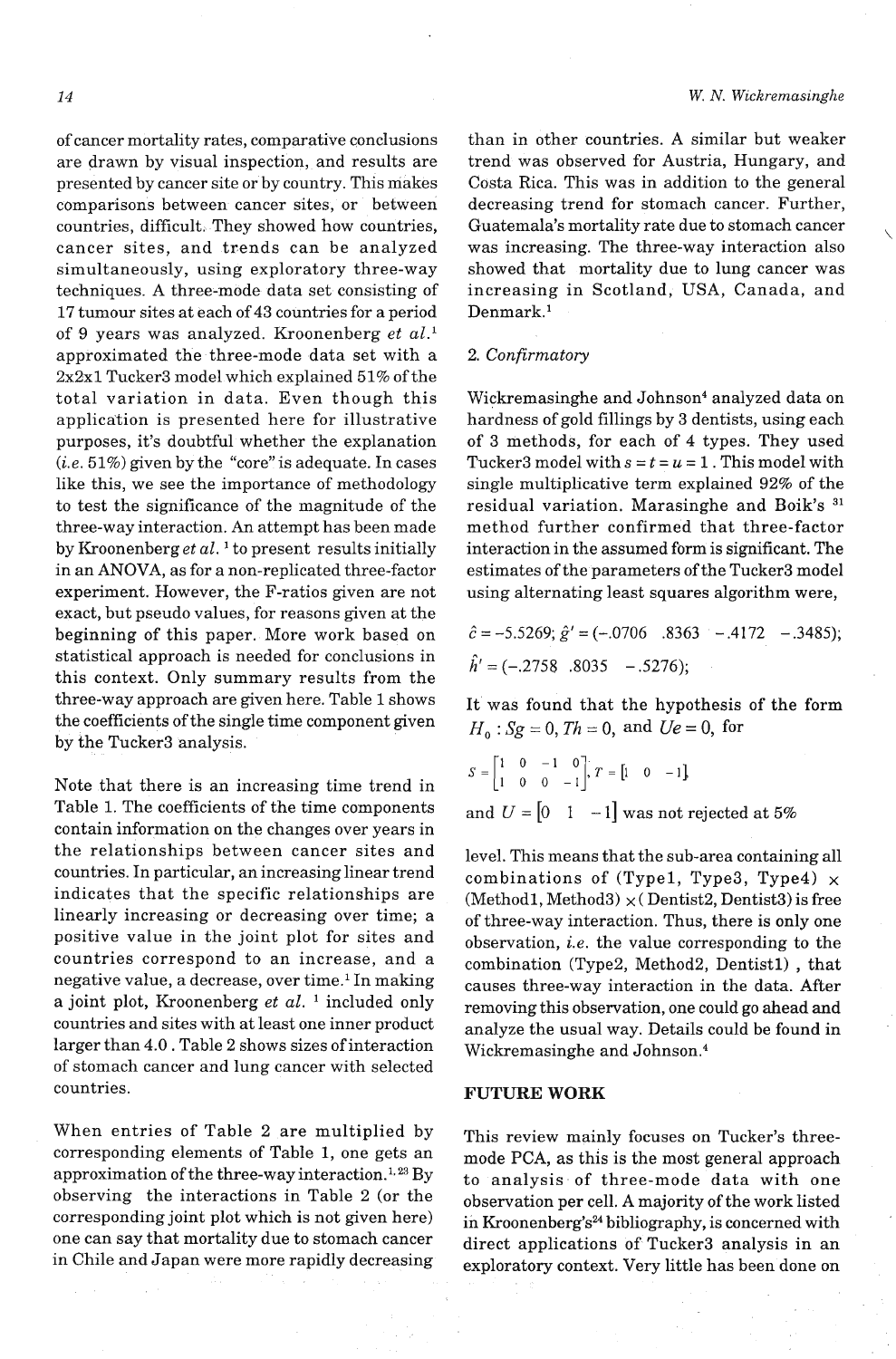#### **Analysis** *of three-mode data*

confirmatory type analyses. For example, most current methods deal with single multiplicative term explaining three-way interaction in nonreplicated three-factor experiments. This is a special case of Tucker3 model with  $s = t = u = 1$ . Statistical methods are needed for cases beyond this. However, experience has shown that usually a good approximation to three-mode data can be achieved with a core of  $2 \times 2 \times 2$  or less, in most cases. Exact statistical methods are needed to identify the correct model. Sometimes, three-way interaction, when present, is caused by just a few observations. When these are identified and removed, the resulting sub-area is free of threeway interaction. Methods based on exact use of alternating least squares approach, are needed for this process. Further, it would be worthwhile to investigate the relationship, if any, between the exploratory joint plot approach and the likelihood ratio approach, for determining the correct model for a sub-area of the three-mode data.

### **References**

- 1. Kroonenberg P. M., Murakami T., & Coebergh J. W. W. (2002). Added value of three-way methods for the analysis of mortality trends illustrated with worldwide female cancer mortality. *Statistical Methods in Medical Research* 11: 275-292.
- 2. Cochran W. G. & Cox G. M. (1957). *Experimental Designs.* Second Edition, New York, Wiley.
- 3. Kuehl R. 0. (2000). *Design of Experiments: Statistical Principles of Research Design and Analysis.* Second Edition, Duxbury Press.
- 4. Wickremasinghe W. N. & Johnson D. E. (2002). Testing subhypotheses and estimating  $\sigma^2$  in the nonreplicated threeway multiplicative interaction model. *Communications in Statistics* - *Simulations*  31(4): 605-618.
- 5. Kiers H. A. L. (2000). Some procedures for displaying results from three-way methods. *Journal of Chemometrics* 14: 151-170.
- 6. Carrol J. D. & Chang J. J. (1970). Analysis of individual differences in multidimensional scaling via an N-way generalization of Eckart-Young' decomposition. *Psychometrika* 35: 283-  $319.$
- 7. Johnson D. E. (1998). *Applied Multivariate Methods for Data Analysts.* Duxbury Press.
- 8. Harshman R. A. (1970). Foundations of the PARAFAC procedure: models and conditions for an 'explanatory' multimode factor analysis. *UCLA Working Papers Phonet* 16: 1-84.
- 9. Harshman R. A. & Lundy M. E. (1984). The PARAFAC model for three-way factor analysis and multidimensional scaling. In: *Research Methods for Multimode Data Analysis,* (Eds. H. *G.* Law, C. W. Snyder, J. **A.** Hattie & R. P.R. McDonald). Praeger: New York. 122-215.
- 10. Harshman R. A. & Lundy M. E. (1994). PARAFAC: Parallel factor analysis. *Conzputational Statistics and Data Analysis*  18: 39-72.
- 11. Tucker L. R. (1963). Implications of factor analysis of three-way matrices for measurement of change. In: *Problems in Measuring Change,* (Ed. C. W.Harris) University of Wisconsin Press.
- 12. Tucker L. R. (1966). Some mathematical notes on three-mode factor analysis. *Psychometrika* 31: 279-311.
- 13. Harshman R. A. (1972). Determination and proof of minimum uniqueness conditions for PARAFAC1. *UCLA Working Papers Phonet 22:* 111-117.
- 14. Timmerman M. E. & Kiers H. A. L. (2000). Three-mode principal components analysis: choosing the numbers of components and sensitivity to local optima. *British Journal of Mathematical and Statistical Psychology*  53: 1-16.